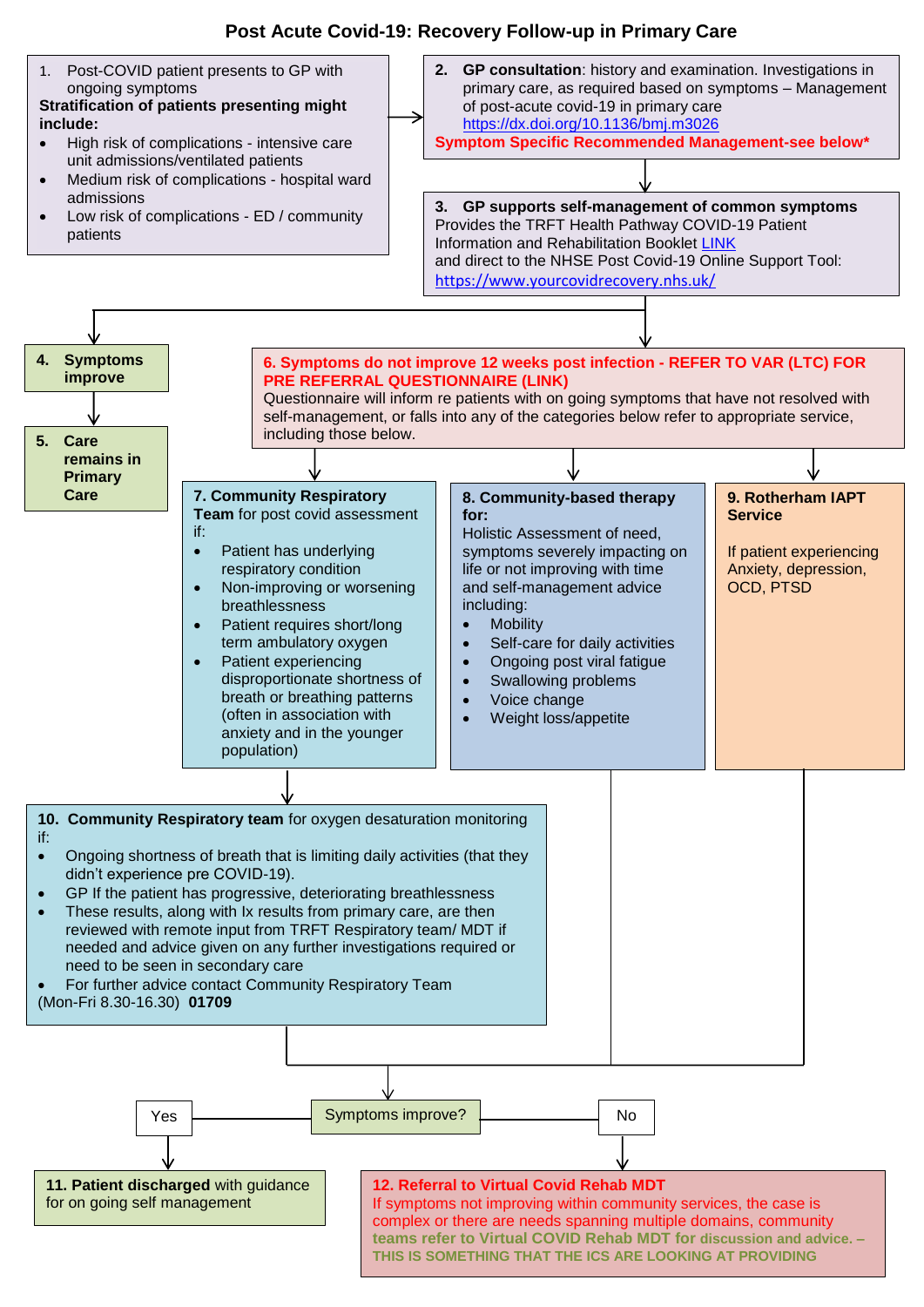| <b>Post Covid Symptom</b>              | <b>Considerations specific to COVID-19</b>                                                                                                                                                                                                                                                                                                                                                                                                                                                                                                                                                                                                                                                             | Initial investigations to consider as part of<br>clinical assessment                                                                                                                                                                                                                                                                                                                                                                                                                                                                                                                                                                                                | When to deviate from<br>the pathway: Red Flags                                                                                                                                                                                                                                     |
|----------------------------------------|--------------------------------------------------------------------------------------------------------------------------------------------------------------------------------------------------------------------------------------------------------------------------------------------------------------------------------------------------------------------------------------------------------------------------------------------------------------------------------------------------------------------------------------------------------------------------------------------------------------------------------------------------------------------------------------------------------|---------------------------------------------------------------------------------------------------------------------------------------------------------------------------------------------------------------------------------------------------------------------------------------------------------------------------------------------------------------------------------------------------------------------------------------------------------------------------------------------------------------------------------------------------------------------------------------------------------------------------------------------------------------------|------------------------------------------------------------------------------------------------------------------------------------------------------------------------------------------------------------------------------------------------------------------------------------|
| <b>Fatigue</b>                         | Very common post COVID<br>$\bullet$<br>Consider impact of fatigue on role $-$ e.g.<br>$\bullet$<br>caregiving, vocation, time off work and<br>phased return.<br>Self-management advice in the TRFT Health<br>Pathway COVID-19 Patient Information and<br><b>Rehabilitation booklet LINK</b><br>Direct patient to NHSE/I<br>$\bullet$<br>www.yourcovidrecovery.nhs.uk<br>Reassure that with time and self-<br>$\bullet$<br>management fatigue usually improves<br>gradually<br>If no improvement after 3 months, worsening<br>of symptoms or impacting significantly on<br>life, refer to Community Based Services                                                                                      | Consider if blood tests are indicated in light of<br>PMHx and clinical assessment.<br>May include:<br>FBC, Fe, B12 and Folic Acid, renal<br>$\bullet$<br>function, TFTs, vitamin D<br>O <sub>2</sub> sats<br>Assess and monitor fatigue using the<br><b>Modified Fatigue Impact Scale</b><br>https://www.sralab.org/sites/default/files/2<br>017-06/mfis.pdf (cognitive and physical<br>domains should be scored separately).                                                                                                                                                                                                                                       |                                                                                                                                                                                                                                                                                    |
| Anxiety, depression and<br><b>PTSD</b> | Common feature post COVID<br>$\bullet$<br>Consider if fatigue/ pain/ sleep disturbance/<br>cognition is also contributing or co-occurring.<br>Online support: Waiting for information from<br><b>IAPT</b><br>PTSD especially in ITU survivors - ask<br>about intrusive thoughts, flashbacks,<br>nightmares, avoiding reminders of the<br>event/illness. Also excessive/ obsessional<br>cleaning/checking, fear of going out.<br>Concerns re PTSD and/ or other mental<br>health issues not improving refer to IAPT. In<br>context of significant fatigue and/ or<br>cognitive issues neuropsychological input<br>will be required.<br>Other resources:<br>https://www.bps.org.uk/coronavirus-resources | Consider a screening tools PHQ9 for<br>depression or GAD7 for anxiety<br>Quality of life questionnaire - Work & Social<br><b>Adjustment Scale (WSAS)</b><br>PTSD more likely in context of premorbid<br>trauma<br>Mood impeding recovery/ causing protracted<br>symptoms where physical examinations are<br>normal.<br>Complex presentation i.e. contribution of<br>several factors/lack of progress despite<br>physical recovery/ difficulties completing<br>ADLs or work. Consider referral to IAPT<br>Systemic distress/ carer strain contributing to<br>reactive distress/relationship breakdown/loss<br>of support. Refer to Leeds Mental Wellbeing<br>Service | Suicidal ideation or<br>immediate risk of harm<br>to self or others refer<br>to Mental health crisis<br>team<br>Neurocognitive<br>problems in the<br>presence of a new or<br>pre-existing<br>neurological<br>diagnosis; refer to<br>Community<br><b>Neurological Rehab</b><br>Team |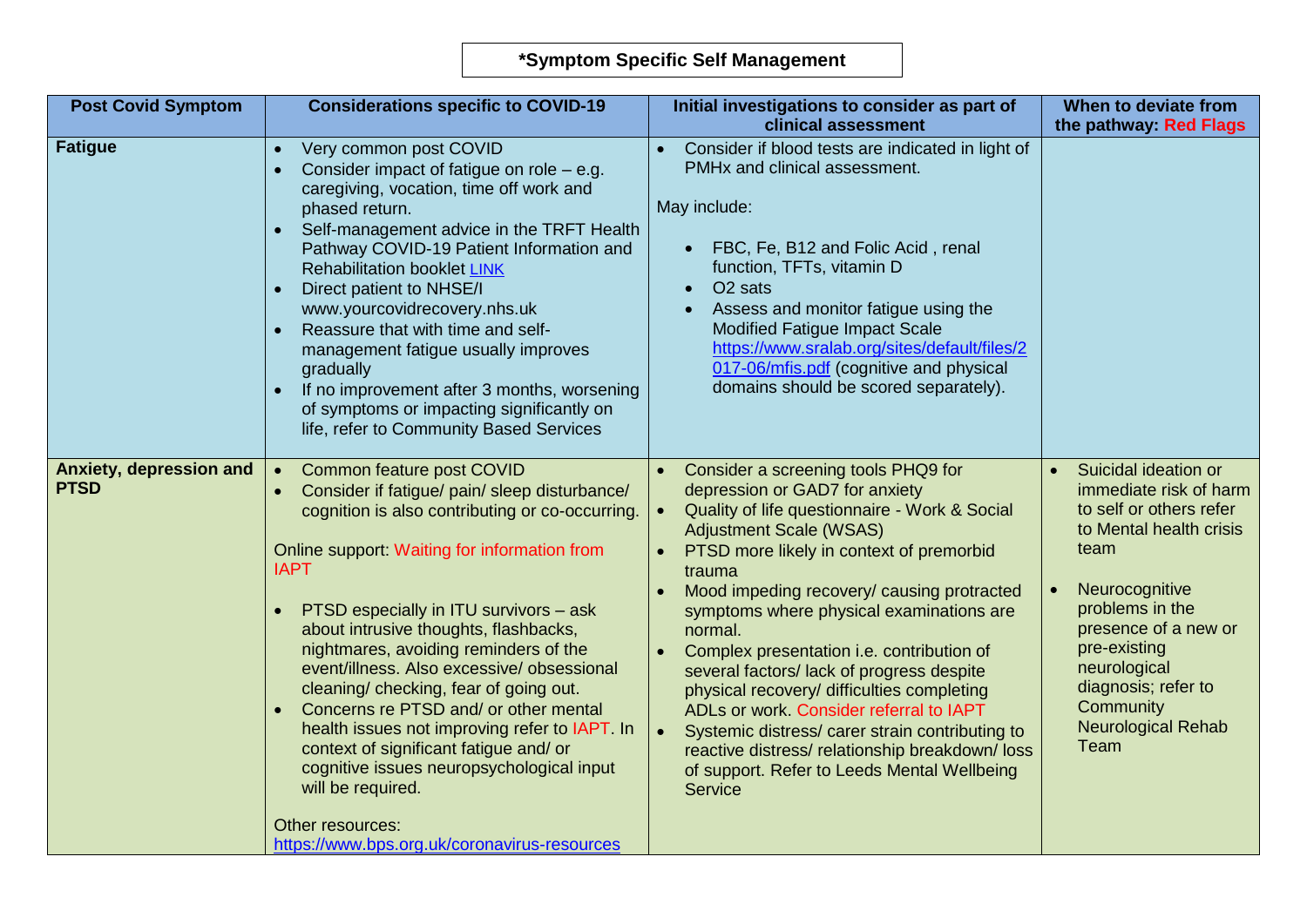|                             | https://www.mind.org.uk/information-<br>support/coronavirus/                                                                                                                                                                                                                                                                                                                                                |                                                                                                                                                                                                                                                                                                                                                                                                                         |                                                                                                                                                                                                                                                                                                                                                                        |
|-----------------------------|-------------------------------------------------------------------------------------------------------------------------------------------------------------------------------------------------------------------------------------------------------------------------------------------------------------------------------------------------------------------------------------------------------------|-------------------------------------------------------------------------------------------------------------------------------------------------------------------------------------------------------------------------------------------------------------------------------------------------------------------------------------------------------------------------------------------------------------------------|------------------------------------------------------------------------------------------------------------------------------------------------------------------------------------------------------------------------------------------------------------------------------------------------------------------------------------------------------------------------|
| <b>Breathlessness</b>       | Very common post COVID<br>$\bullet$<br>Exertional breathlessness often persists for<br>$\bullet$<br>many weeks. Usual pattern is a gradual<br>recovery.<br>Review at 3 months post Covid if not<br>improving.<br>Unexplained crackles on auscultation refer<br>for CXR. Depending on the results of this a<br>HRCT scan may also be indicated.<br>Consider increased risk of VTE / PE post-<br><b>COVID</b> | CXR. If abnormal, repeat at 6 weeks if<br>symptomatic, or 12 weeks if symptoms have<br>resolved.<br>Bloods: FBC, U&E, LFT, Ca2+, TFT, BNP<br>Consider sputum sample if productive cough<br><b>ECG</b><br>$\bullet$<br>O <sub>2</sub> sats<br>$\bullet$<br><b>Consider referral to Community Respiratory</b><br>$\bullet$<br>Service for oxygen desaturation monitoring if<br>indicated (as per box 10 above) via ?????? | Acute onset (<48<br>$\bullet$<br>hours) /severe sob<br>O2<93% (if new for<br>the patient)<br>Bradycardia <60bpm<br>Tachycardia >100bpm<br>RR > 30<br>breaths/minute Refer<br>PCAL for exclusion of<br>Acute Pathology inc.<br>PE.<br>Myocardial ischaemia<br>$\bullet$<br>(chest pain)<br>Syncope/postural<br>dizziness<br><b>Heart failure</b><br>Shock (hypotension) |
| Cough                       | Cough is a common symptom.<br>$\bullet$<br>Dry cough likely to be post-viral and self-<br>limiting though can persist for weeks as<br>airways remain hyper-sensitive.                                                                                                                                                                                                                                       | Consider sputum sample if productive cough<br>reat with antibiotics according to current<br>guidelines. If no improvement after 6 weeks<br>request CXR<br>Follow the Cough Pathway. DO WE WANT<br>TO ADAPT THE LEEDS PATHWAY OR<br><b>ADOPT THE ROTHERHAM PATHWAY?</b>                                                                                                                                                  | Haemoptysis<br>Unintentional weight<br>loss night sweats<br>and/or a strong<br>smoking history<br>urgent 2 week referral<br>$\bullet$<br>is appropriate                                                                                                                                                                                                                |
| <b>Pleuritic Chest Pain</b> | Flitting chest pains 6-8 weeks post COVID<br>not unusual and do not signify PE in<br>absence of other typical clinical features.<br>Oxygen saturation normal:<br>PLUS normal chest x-ray:<br>Consider non-respiratory causes (e.g.<br>infection or inflammation elsewhere).<br>PLUS chest x-ray abnormal/showing                                                                                            | Bloods: FBC, CRP<br><b>CXR</b><br>$\bullet$<br>O <sub>2</sub> sats                                                                                                                                                                                                                                                                                                                                                      | Acute hypoxia,<br>O2<93% (if new for<br>the patient<br>Acute severe<br>breathlessness,<br>Tachycardia >100bpm                                                                                                                                                                                                                                                          |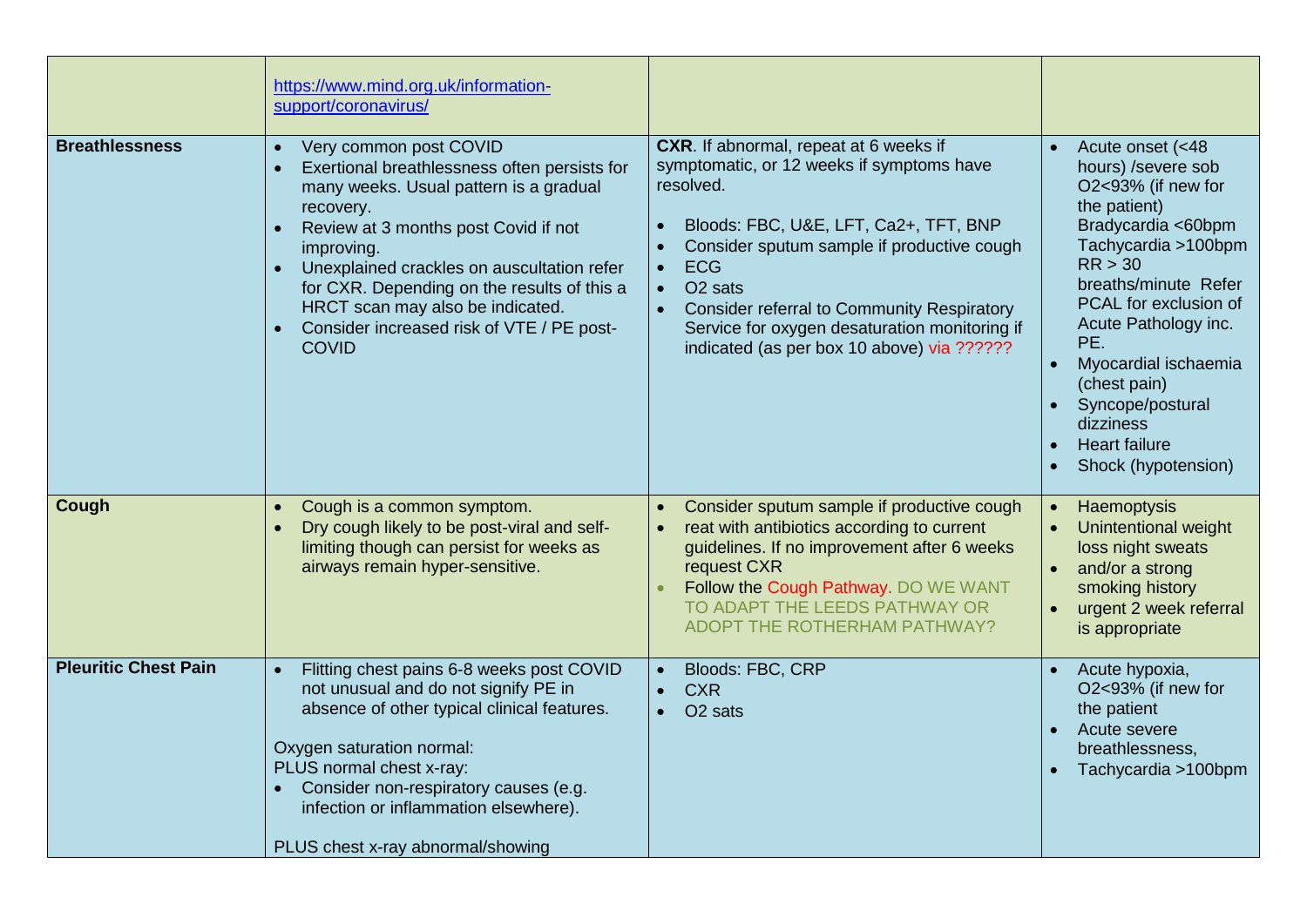| <b>Palpitations/Tachycardia</b>                                                                        | consolidation:<br>Symptoms may be explained by pneumonia<br>and assess and treat appropriately<br>Palpitations are common. Up to 30% at 3<br>$\bullet$<br>months<br>Tachycardia may be driven by infection<br>If symptoms persist with no clear cause or if<br>associated with Red Flags, Refer via usual<br>pathways                               | Blood tests (including thyroid function)<br><b>Erect and supine BP</b><br><b>ECG</b><br>$\bullet$                                                                                                                                                                                                                                                                                                                                                                                                                                                                                                                                                                | Syncope,<br>Myocardial ischaemia<br>Complete heart block                                                                                                                                                |
|--------------------------------------------------------------------------------------------------------|-----------------------------------------------------------------------------------------------------------------------------------------------------------------------------------------------------------------------------------------------------------------------------------------------------------------------------------------------------|------------------------------------------------------------------------------------------------------------------------------------------------------------------------------------------------------------------------------------------------------------------------------------------------------------------------------------------------------------------------------------------------------------------------------------------------------------------------------------------------------------------------------------------------------------------------------------------------------------------------------------------------------------------|---------------------------------------------------------------------------------------------------------------------------------------------------------------------------------------------------------|
| <b>Anosmia</b>                                                                                         | Very common-up to 50%<br>$\bullet$<br>9 out of 10 patients significant improvement<br>within four weeks<br>Reassurance, Olfactory training and safety<br>$\bullet$<br>advice https://www.entuk.org/loss-smell-<br>video-interview-professor-claire-hopkins<br><b>Reassess</b><br>$\bullet$                                                          | Associated nasal symptoms<br>Neurological symptoms<br>ENT referral if anosmia >3 months.                                                                                                                                                                                                                                                                                                                                                                                                                                                                                                                                                                         | Anosmia>6 weeks<br>$\bullet$<br>with additional<br>neurological<br>symptoms-MRI<br>recommended                                                                                                          |
| <b>Abnormal Liver</b><br><b>Function (mild rise in</b><br>liver transaminase)                          | Mild abnormalities in ALT <3xULN will be<br>common post Covid-19.<br>Approximately 25-30% of tested population<br>in Leeds have abnormal ALT.<br>Check any past LFTs.<br>$\bullet$<br>Check alcohol history<br>$\bullet$<br>Stop any NSAIDS. Do not introduce statins<br>at this stage.<br>If abnormalities are mild, statins could be<br>continued | ALT <x3uln and="" it<br="" monitor="" monthly.="" new:="">should normalise. Investigate at 3 months if<br/>not<br/>ALT &gt; x3ULN and new: Monitor again 2-4<br/>weeks. Investigate at 1 month if not<br/>normalised or reducing.<br/>Address any history of excess alcohol,<br/>optimise diabetic control, introduce exercise<br/>as possible.<br/>Isolated raised bilirubin: Request<br/>conjugated/unconjugated bilirubin split.<br/>Isolated raised ALP: Optimise vitamin D<br/>levels, Consider Ultrasound scan (to check<br/>biliary tract) with Doppler (to check vascular<br/>supply); Check BNP as cardiac impairment<br/>may give this picture</x3uln> | Jaundice not<br>$\bullet$<br>attributable to Gilberts<br>syndrome or not in<br>isolation.<br>Acute liver injury<br>ALT>10xULN<br><b>Start investigations</b><br>immediately and refer<br>for specialist |
| <b>Reduction in kidney</b><br>function following an<br>episode of Acute kidney<br>injury (reduced eGFR | Observed in small proportion of recovering<br>patients<br>Assess for improvement or worsening of<br>eGFR over one year                                                                                                                                                                                                                              | <b>BP</b><br>$\bullet$<br>Dip urine for blood and protein<br>Urinary Protein/Creatinine ratio<br>Monitor renal function 2 monthly<br>$\bullet$                                                                                                                                                                                                                                                                                                                                                                                                                                                                                                                   | Urinary<br>Protein/Creatinine<br>ratio $> 50$<br>Haematuria<br>$\bullet$                                                                                                                                |